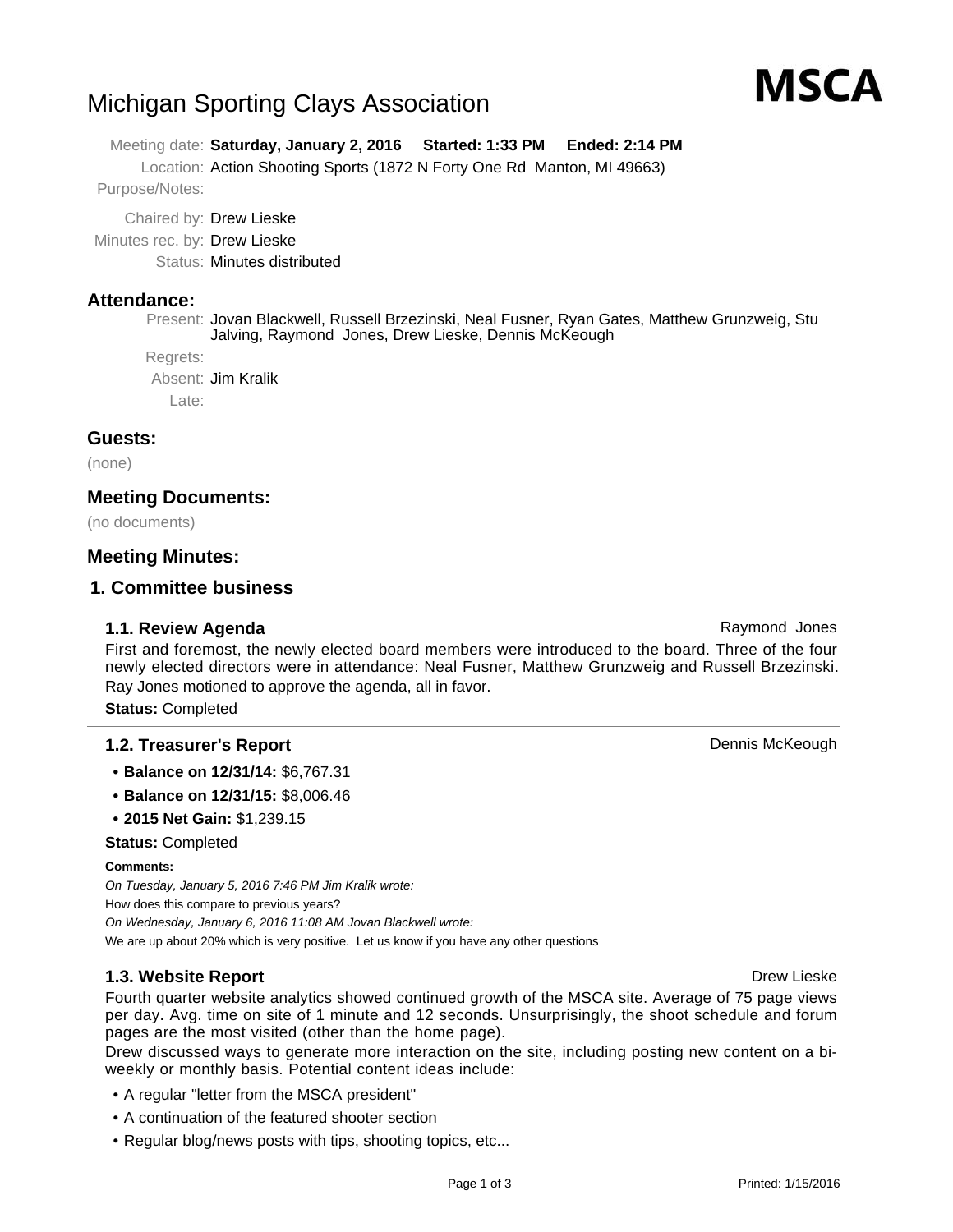# ИSCД Ryan Gates nominated himself to seek out potential candidates and gather responses for the featured

shooter section.

**Status:** Completed

# **2. OLD BUSINESS**

# **2.1. 2016 Shoot Calendar - General Discussion** Drew Lieske Drew Lieske

General discussion of 2016 shoot calendar (quantity of events, number of member clubs, etc.).

The 2016 shoot year is on-track to approximately equal that of 2015 with 55 scheduled shoots. Though two clubs decided not to host tournaments in 2016 (Big Bear and Marion Rod & Gun Club), several others added dates over previous years including Island Lake Shooting Range.

**Status:** Completed

# **3. NEW BUSINESS**

## **3.1. Election of 2016 Officers** Raymond Jones Raymond Jones

The following directors were motioned and unanimously approved to serve as officers for 2016:

- Treasurer Dennis McKeough (incumbent)
- Secretary Drew Lieske (incumbent)
- Vice President Stu Jalving
- President Jovan Blackwell

**Status:** Completed

# **3.2. 2016 Shoot Cards** Drew Lieske **Drew Lieske** Drew Lieske **Drew Lieske**

Drew Lieske brought the printed 2016 MSCA shoot cards to the meeting. They were once again printed at Ads Plus in Flushing, MI and sponsored by Michigan Shooting Centers. Cards were distributed to shooters in attendance who were willing to take some back to their home club(s). Drew will USPS mail left-over shoot cards to the remaining member clubs.

**Status:** Completed

# **3.3. Hall of Fame - Nomination** Research Research Ryan Gates Ryan Gates

Ryan Gates brought to the board's attention that Mr. Greg Larson has met the nomination criteria to be automatically nominated for the MSCA hall of fame. His accomplishments both in-state and nationally have exceeded the 400 point requirement established for self-nomination. His induction was put to a vote and all directors were in favor of approval. Greg will be officially inducted at the 2016 Michigan State Sporting Clays Championship.

The Board additionally decided that it is of interest to establish an additional Hall of Fame distinction for service. Jovan will draft a by-law addition for discussion at the next scheduled meeting.

**Status:** Completed

# **4. MISC**

## **4.1. Date Next Meeting Manual Community Community Community Community Community Community Community Community Community Community Community Community Community Community Community Community Community Community Community C**

The next MSCA board meeting will be at 01:00pm on Saturday April 16, 2016 at Pine Ridge Sporting Clays.

Page 2 of 3

**Status:** Completed

Total time scheduled: 0 min